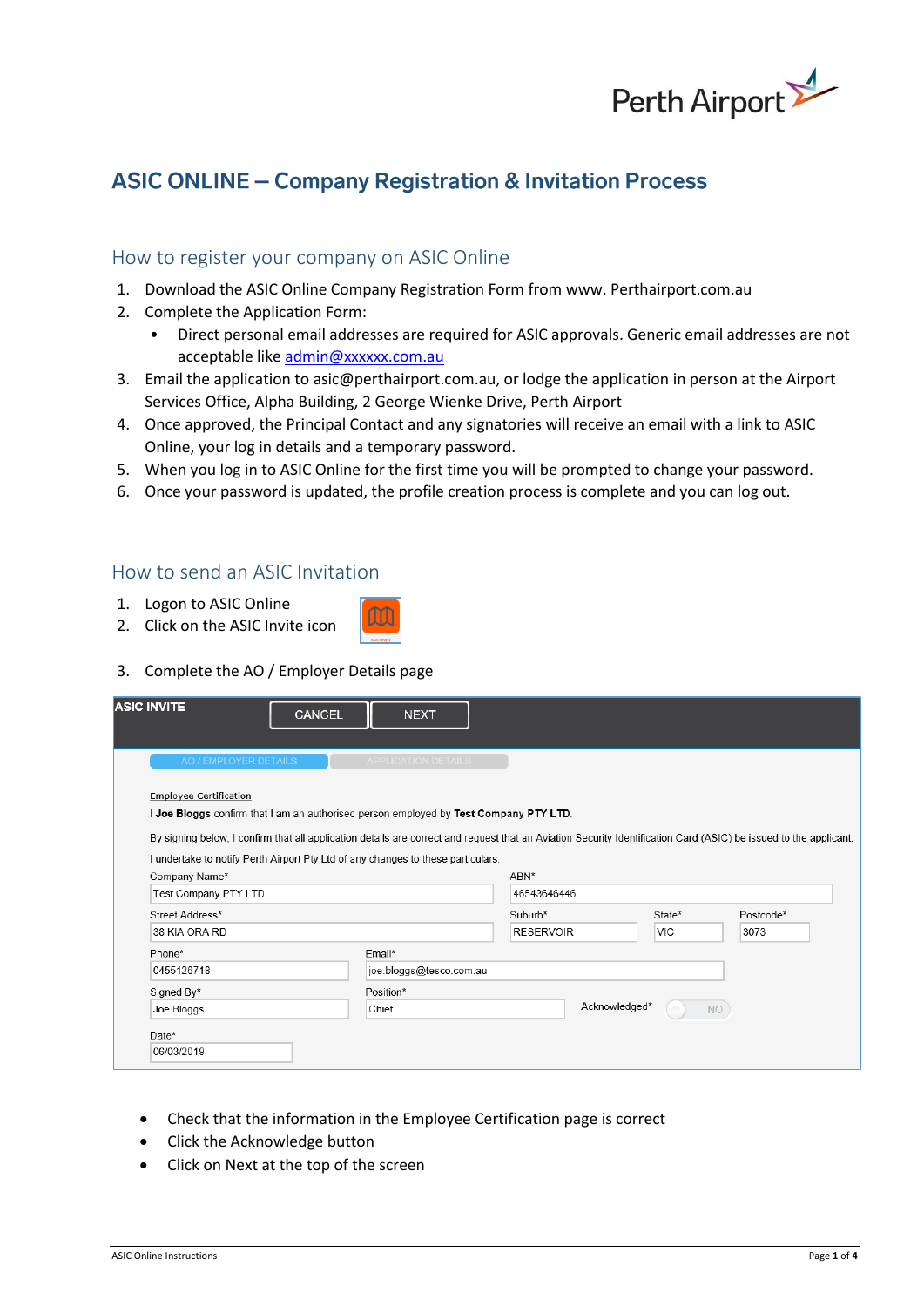

#### 4. Complete Applicant Details page

| <b>ASIC INVITE</b>                                                                        | <b>BACK</b> | <b>CANCEL</b>              | <b>SUBMIT</b>                                                                                                    |                                                                                                                                |  |
|-------------------------------------------------------------------------------------------|-------------|----------------------------|------------------------------------------------------------------------------------------------------------------|--------------------------------------------------------------------------------------------------------------------------------|--|
|                                                                                           |             |                            |                                                                                                                  |                                                                                                                                |  |
| AO / EMPLOYER DETAILS                                                                     |             | <b>APPLICATION DETAILS</b> |                                                                                                                  |                                                                                                                                |  |
| Please enter applicant's full name as it appears on ID documents or on their current ASIC |             |                            |                                                                                                                  |                                                                                                                                |  |
| Applicant's Surname / Family Name                                                         |             | Applicant's Given Names*   |                                                                                                                  |                                                                                                                                |  |
| Surname as shown on ID Documents                                                          |             |                            | Given Names as shown on ID Documents                                                                             |                                                                                                                                |  |
| Applicant's Email*                                                                        |             | Applicant's Company*       |                                                                                                                  | Applicant's Job Title*                                                                                                         |  |
|                                                                                           |             | Test Company PTY LTD       |                                                                                                                  |                                                                                                                                |  |
| Operational Requirements*                                                                 |             |                            | Company*                                                                                                         | Endorser*                                                                                                                      |  |
|                                                                                           |             | $\checkmark$               |                                                                                                                  | $\checkmark$                                                                                                                   |  |
| a secure area of Perth Airport?*                                                          |             |                            | What is the applicant's occupation and what activities/duties do they undertake which require frequent access to | Example: Coffee machine technician, who requires access to the cafes in T1 and T2 secure areas to service the coffee machines. |  |
|                                                                                           |             |                            |                                                                                                                  |                                                                                                                                |  |
| Access Frequency*                                                                         |             |                            |                                                                                                                  |                                                                                                                                |  |
| Daily                                                                                     |             |                            |                                                                                                                  |                                                                                                                                |  |

- Complete the applicant's personal details
	- Their name must be as per their ID documents, including middles names
	- The email address entered must be unique
- Complete the applicants job title
- Select the Operational Requirements from the dropdown menu
	- The Operational Requirement should be a description matching the employees job title and reason for airside access (if requested)
- Type a detailed statement of reason why the applicant requires an ASIC
- Select the Access Frequency from the drop down which best suits their applicant's requirement to access secure areas of the airport

#### **NON- AIRPORT BASED COMPANIES**

- Select the on-airport Company from the drop-down menu
	- This will be the airport based company which engage your services
- Select the endorser
	- This is the designated signatory from the airport based company that engage your services. If unsure or you can not locate their name on the list, please contact them to confirm who will be endorsing your application.
- Click Submit at the top of the page
- 5. If the application is made by a non-airport based employer, an email will be sent to the nominated endorser to approve the application. Once endorsed, the applicant will receive an email to continue the application process.
- 6. If the application is made by an airport based company, the application can be approved immediately and an email will be sent to the ASIC applicant with a link to the continue the application process.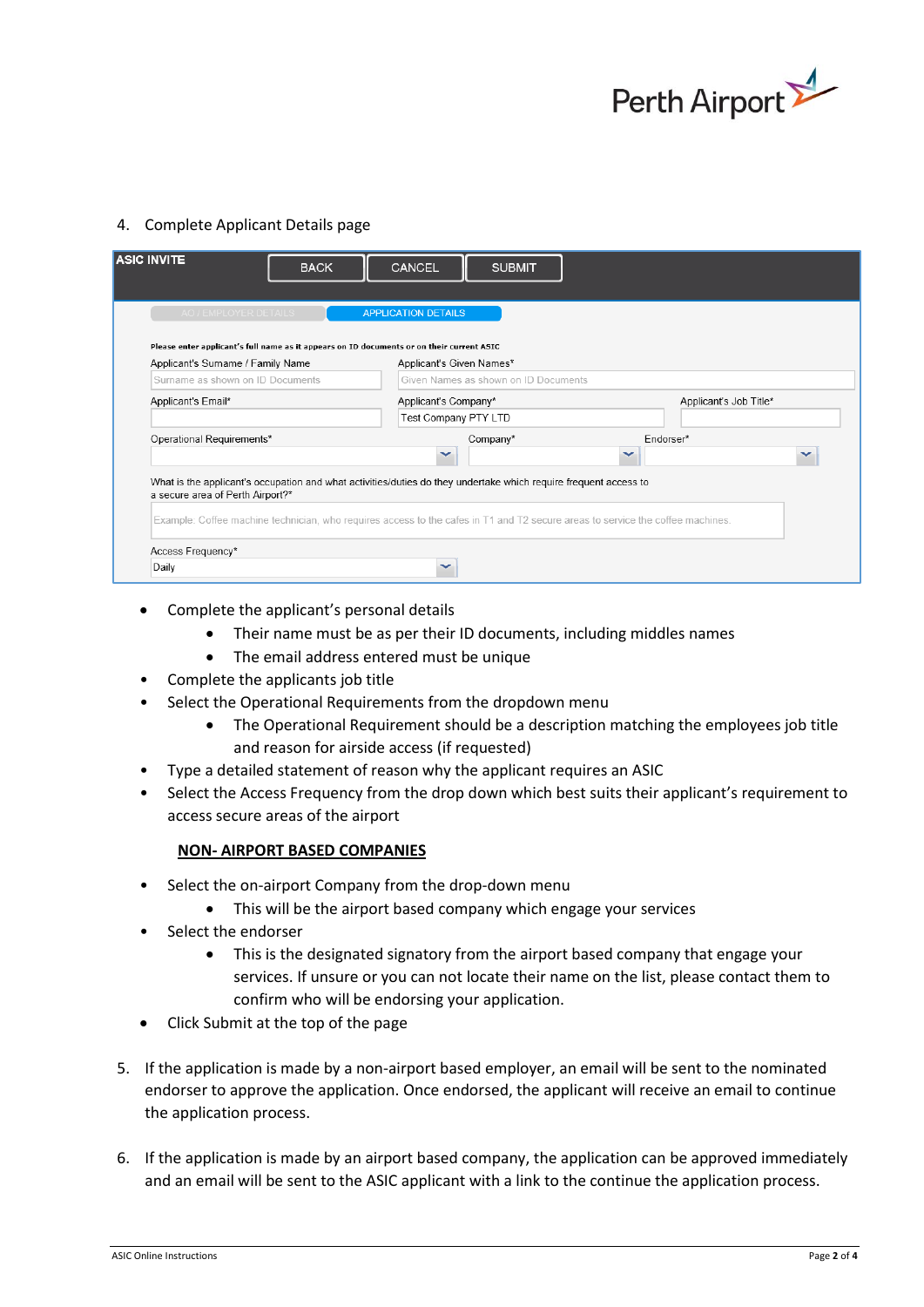

#### How to endorse an ASIC Application

- 1. Log on to the ASIC Online Portal
	- If using the link from the email, you will be directed straight to the application
	- If logging on through the portal, select WORKQUEUE, find the application assigned to you and click on the Edit Icon

| V                         | PerthAirport  |       | <b>ASIC Online</b> |                   | Joe Bloggs     |                  |        |  |
|---------------------------|---------------|-------|--------------------|-------------------|----------------|------------------|--------|--|
| <b>NEW</b>                | <b>SEARCH</b> |       | <b>WORKQUEUE</b>   |                   |                |                  |        |  |
| <b>Date Received</b>      |               | Form. |                    | <b>Status</b>     | <b>Company</b> | <b>Assign To</b> | Action |  |
| 09/05/2018<br>11:42:18.42 |               |       | Asic Invitation    | Awaiting Approval | joanne pty Itd | Jo               |        |  |

- 2. Review the Employer Details
- 3. Click on Next at the top of the screen

| <b>ASIC INVITE</b><br><b>BACK</b>                        | <b>CANCEL</b><br><b>SUBMIT</b><br>ы                                                          | <b>AYAHANG</b>         |  |
|----------------------------------------------------------|----------------------------------------------------------------------------------------------|------------------------|--|
| AO / EMPLOYER DETAILS                                    | <b>APPLICATION DETAILS</b>                                                                   |                        |  |
|                                                          | Perth Airport has a verification letter stating I am an approved signatory for this company. |                        |  |
| Applicant's Surname / Family Name*                       | Applicant's Given Names*                                                                     |                        |  |
| <b>Bloggs</b>                                            | Joe                                                                                          |                        |  |
| Applicant's Email*                                       | Applicant's Company*                                                                         | Applicant's Job Title* |  |
| Joe.Bloggs@JCPL.com.au                                   | joanne pty Itd                                                                               | Chef                   |  |
| Operational Requirements*                                |                                                                                              |                        |  |
| RETAIL - FOOD & BEVERAGE                                 |                                                                                              |                        |  |
|                                                          |                                                                                              |                        |  |
| <b>ASIC INVITATION APPR</b>                              |                                                                                              |                        |  |
| a<br>This section to be completed by the<br>erator only. |                                                                                              |                        |  |
| Approval<br>Submitted By                                 | Date                                                                                         |                        |  |
| Joe Bloggs<br><b>DENY</b>                                | 09/05/2018                                                                                   |                        |  |
|                                                          |                                                                                              |                        |  |

- 4. Review the Applicant details
	- a. Select Approve or Deny
	- b. Click Submit